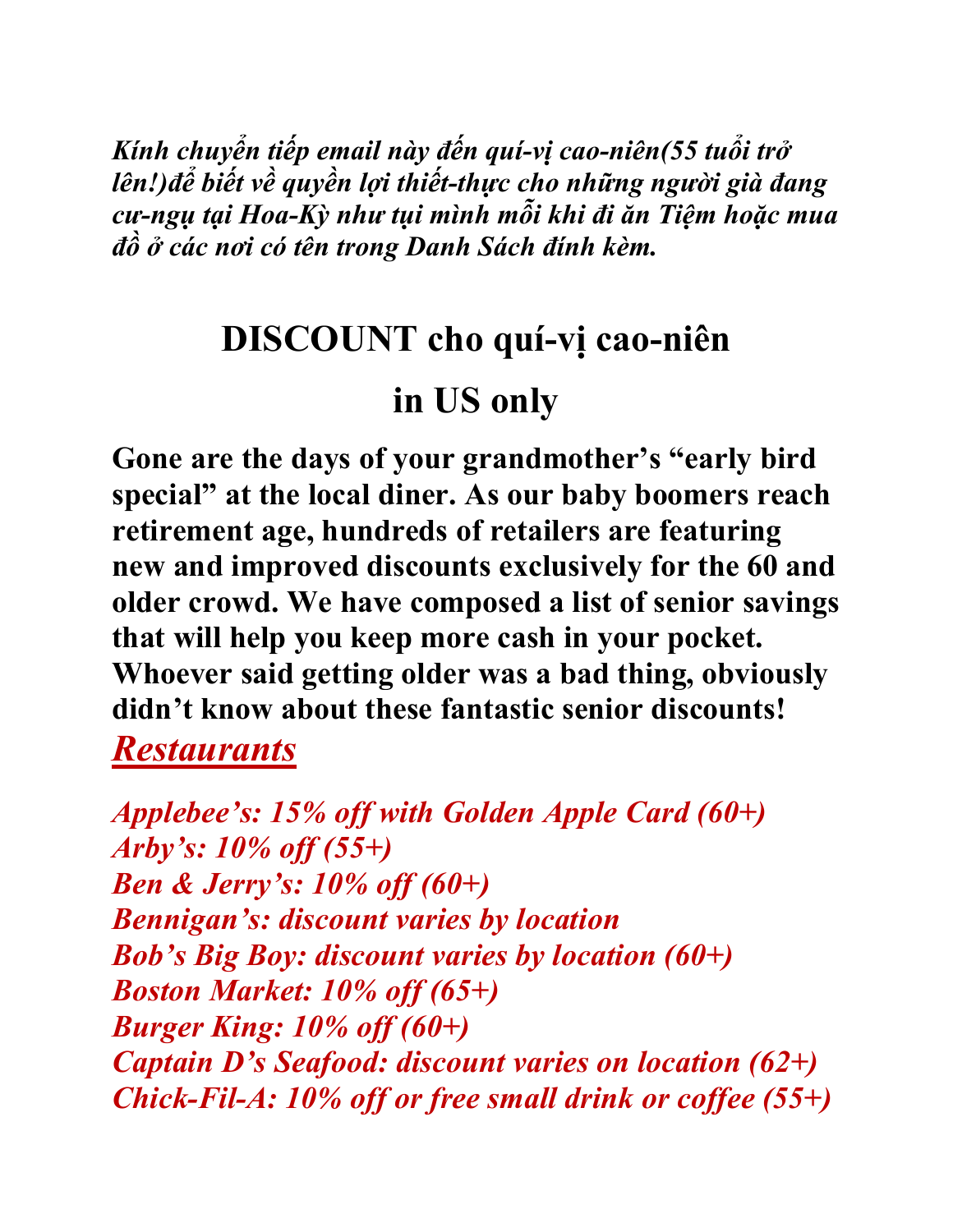*Chili's: 10% off (55+) CiCi's Pizza: 10% off (60+) Culver's: 10% off (60+) Denny's: 10% off, 20% off for AARP members (55+) Dunkin' Donuts: 10% off or free coffee (55+) Einstein's Bagels: 10% off baker's dozen of bagels (60+) Fuddrucker's: 10% off any senior platter (55+) Gatti's Pizza: 10% off (60+) Golden Corral: 10% off (60+) Hardee's: \$0.33 beverages everyday (65+) IHOP: 10% off (55+) Jack in the Box: up to 20% off (55+) KFC: free small drink with any meal (55+) Krispy Kreme: 10% off (50+) Long John Silver's: various discounts at participating locations (55+) McDonald's: discounts on coffee everyday (55+) Mrs. Fields: 10% off at participating locations (60+) Shoney's: 10% off Sonic: 10% off or free beverage (60+) Steak 'n Shake: 10% off every Monday & Tuesday (50+) Subway: 10% off (60+) Sweet Tomatoes 10% off (62+) Taco Bell: 5% off; free beverages for seniors (65+) TCBY: 10% off (55+) Tea Room Cafe: 10% off (50+) Village Inn: 10% off (60+)*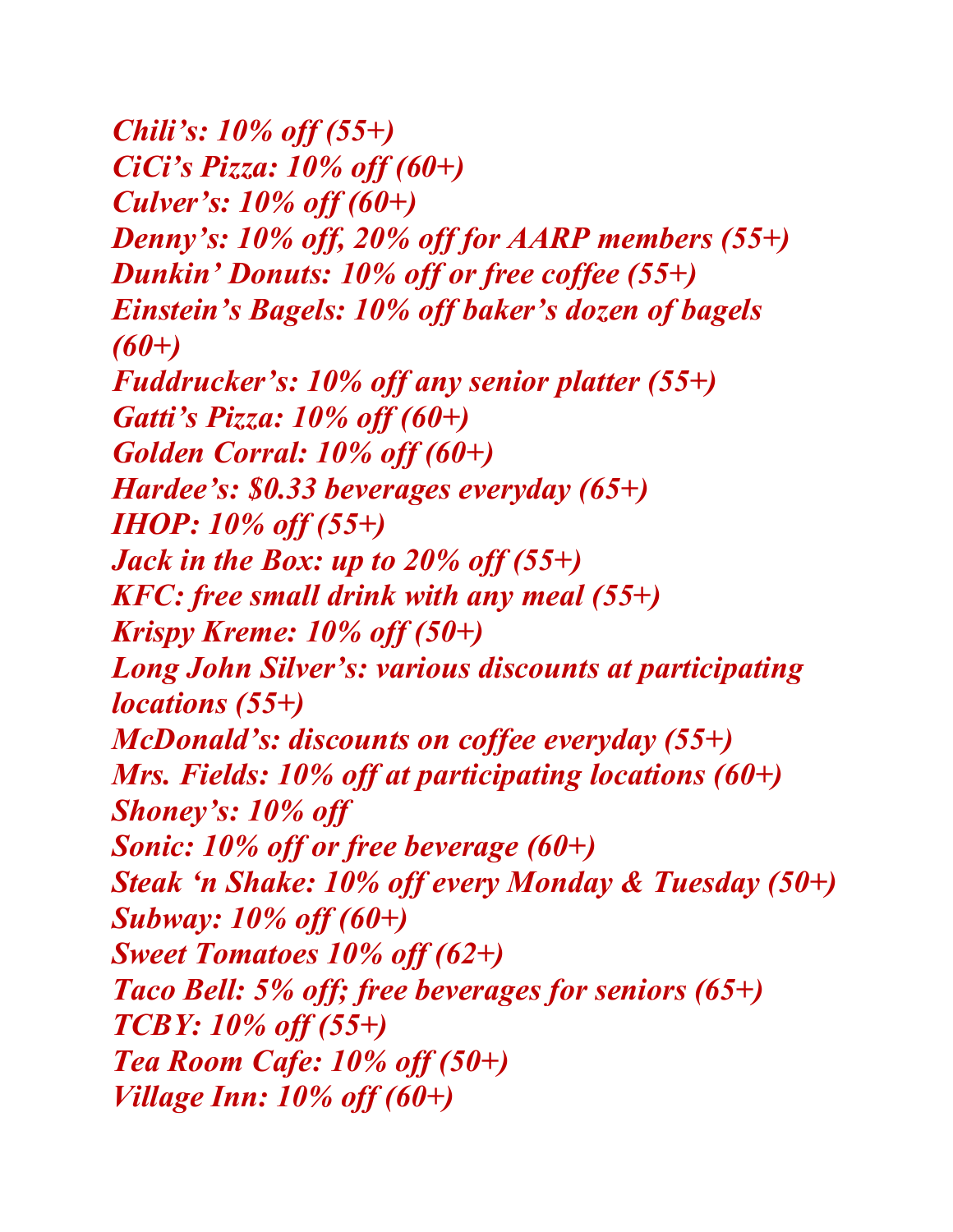*Waffle House: 10% off every Monday (60+) Wendy's: 10% off (55+) White Castle: 10% off (62+)*

*Retail and Apparel Banana Republic: 10% off (50+) Bealls: 20% off first Tuesday of each month (50+) Belk's: 15% off first Tuesday of every month (55+) Big Lots: 10% off Bon-Ton Department Stores: 15% off on senior discount days (55+) C.J. Banks: 10% off every Wednesday (60+) Clarks: 10% off (62+) Dress Barn: 10% off (55+) Goodwill: 10% off one day a week (date varies by location) Hallmark: 10% off one day a week (date varies by location) Kmart: 20% off (50+) Kohl's: 15% off (60+) Modell's Sporting Goods: 10% off Rite Aid: 10% off on Tuesdays & 10% off prescriptions Ross Stores: 10% off every Tuesday (55+) The Salvation Army Thrift Stores: up to 50% off (55+) Stein Mart: 20% off red dot/clearance items first Monday of every month (55+)*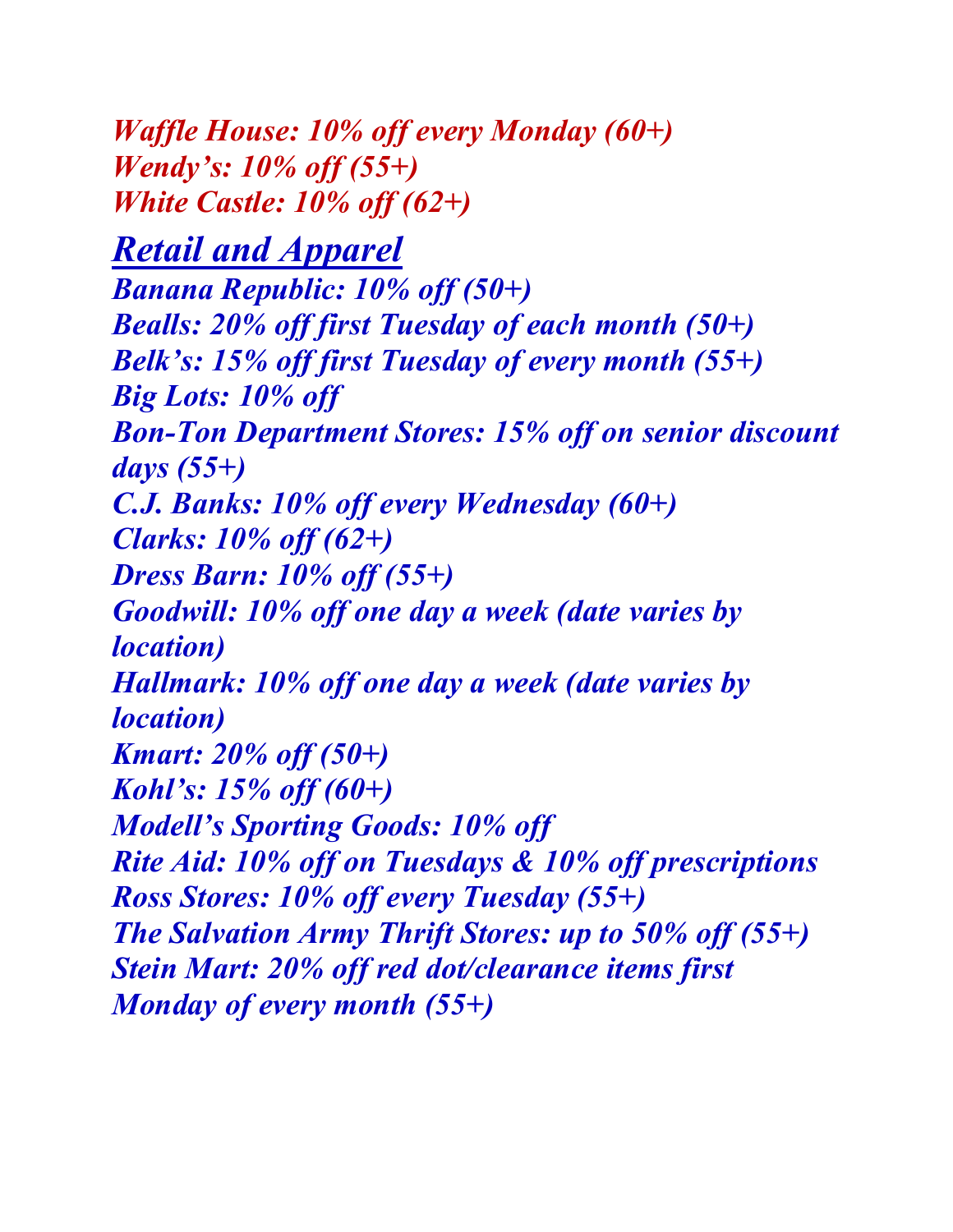*Grocery*

*Albertson's: 10% off first Wednesday of each month (55+)* 

*American Discount Stores: 10% off every Monday (50+) Compare Foods Supermarket: 10% off every Wednesday (60+)* 

*DeCicco Family Markets: 5% off every Wednesday (60+)* 

*Food Lion: 6% off every Monday (60+)* 

*Fry's Supermarket: free Fry's VIP Club Membership & 10% off every Monday (55+)* 

*Great Valu Food Store: 5% off every Tuesday (60+) Gristedes Supermarket: 10% off every Tuesday (60+) Harris Teeter: 5% off every Tuesday (60+)* 

*Hy-Vee: 5% off one day a week (date varies by location) Kroger: 10% off (date varies by location)* 

*Morton Williams Supermarket: 5% off every Tuesday (60+)* 

*The Plant Shed: 10% off every Tuesday (50+) Publix: 5% off every Wednesday (55+) Rogers Marketplace: 5% off every Thursday (60+) Uncle Guiseppe's Marketplace: 5% off (62+)*

*Travel*

*Alaska Airlines: 10% off (65+) Alamo: up to 25% off for AARP members American Airlines: various discounts for 65 and up (call before booking for discount) Amtrak: 15% off (62+)*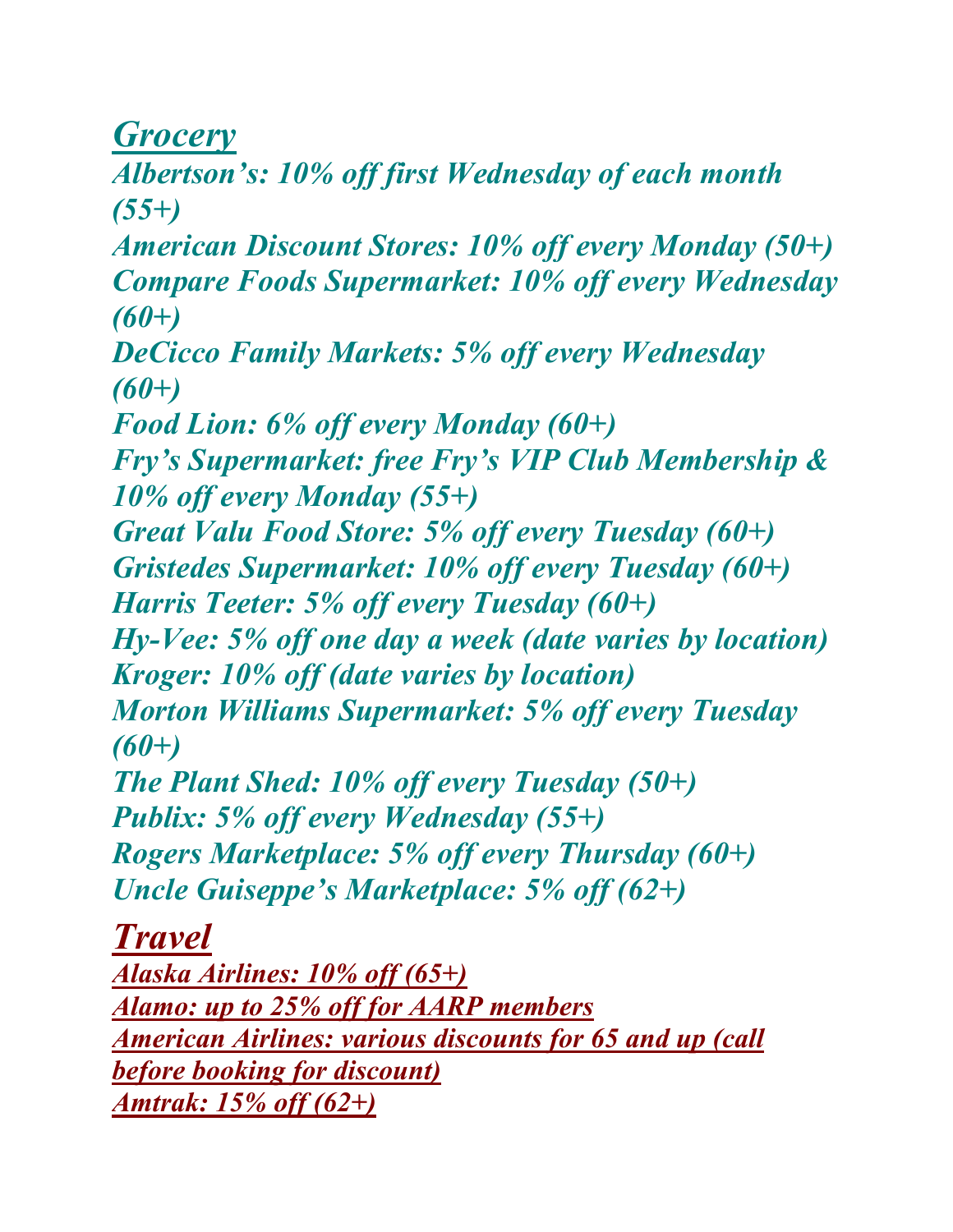*Avis: up to 25% off for AARP members Best Western: 10% off (55+) Budget Rental Cars: 10% off; up to 20% off for AARP members (50+) Cambria Suites: 20%-30% off (60+) Clarion: 20%-30% off (60+) Comfort Inn: 20%-30% off (60+) Comfort Suites: 20%-30% off (60+) Continental Airlines: no initiation fee for Continental Presidents Club & special fares for select destinations Dollar Rent-A-Car: 10% off (50+) Econo Lodge: 20%-30% off (60+) Enterprise Rent-A-Car: 5% off for AARP members Greyhound: 5% off (62+) Hampton Inns & Suites: 10% off when booked 72 hours in advance Hertz: up t0 25% off for AARP members Holiday Inn: 10%-30% off depending on location (62+) Hyatt Hotels: 25%-50% off (62+) InterContinental Hotels Group: various discounts at all hotels (65+) Mainstay Suites: 10% off with Mature Traveler's Discount (50+); 20%-30% off (60+) Marriott Hotels: 15% off (62+) Motel 6: 10% off (60+) Myrtle Beach Resort: 10% off (55+) National Rent-A-Car: up to 30% off for AARP members Quality Inn: 20%-30% off (60+) Rodeway Inn: 20%-30% off (60+) Sleep Inn: 20%-30% off (60+) Southwest Airlines: various discounts for ages 65 and up (call*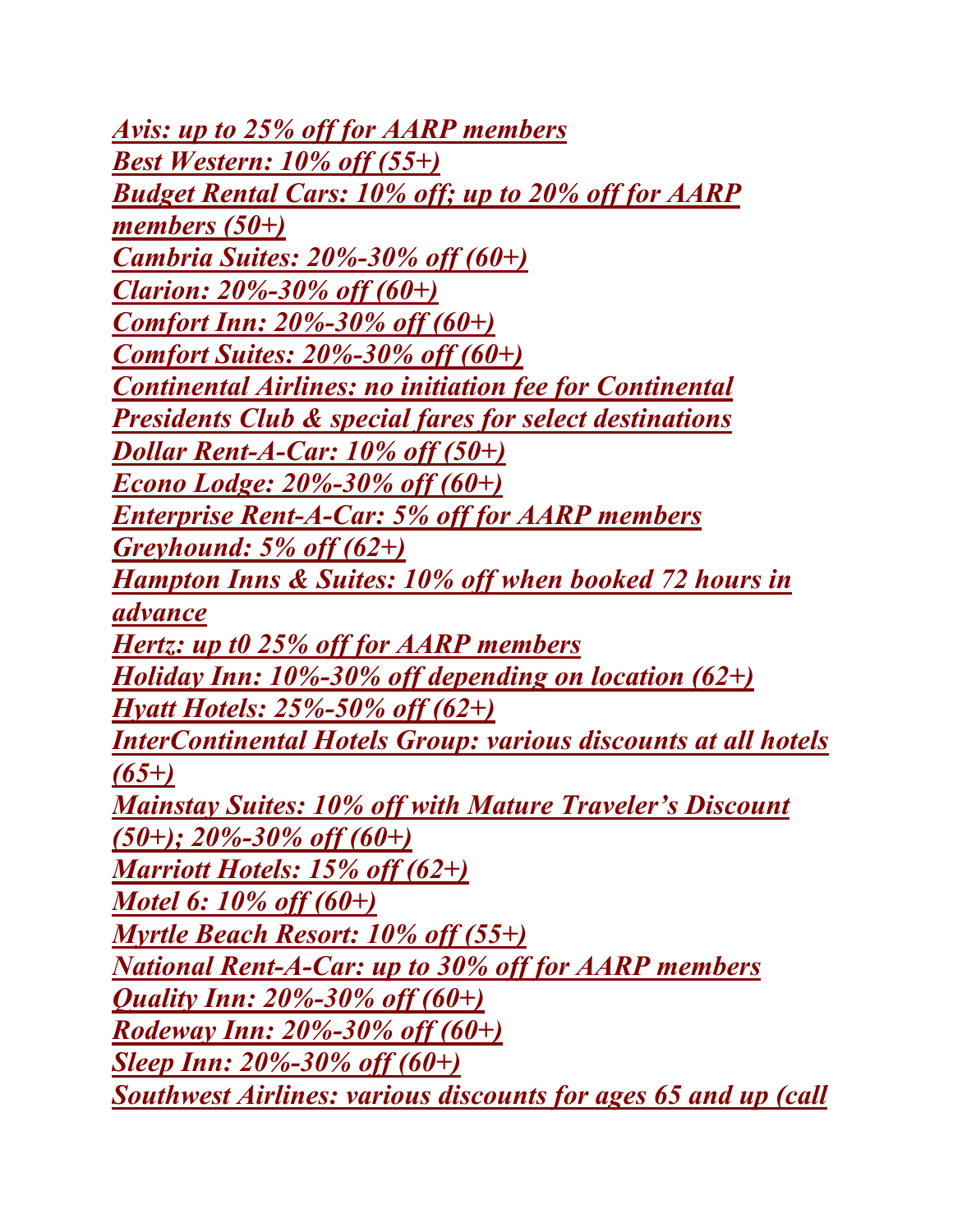*before booking for discount) Trailways Transportation System: various discounts for ages 50 and up United Airlines: various discounts for ages 65 and up (call before booking for discount) U.S. Airways: various discounts for ages 65 and up (call before booking for discount) Activities & Entertainment AMC Theaters: up to 30% off (55+) Bally Total Fitness: up to \$100 off memberships (62+) Busch Gardens Tampa: \$3 off one-day tickets (50+) Carmike Cinemas: 35% off (65+) Cinemark/Century Theaters: up to 35% off U.S. National Parks: \$10 lifetime pass; 50% off additional services including camping (62+) Regal Cinemas: 30% off Ripley's Believe it or Not: @ off one-day ticket (55+) SeaWorld Orlando: \$3 off one-day tickets (50 Alaska Airlines: 10% off (65+) Alamo: up to 25% off for AARP members American Airlines: various discounts for 65 and up (call before booking for discount) Amtrak: 15% off (62+) Avis: up to 25% off for AARP members Best Western: 10% off (55+) Budget Rental Cars: 10% off; up to 20% off for AARP members (50+) Cambria Suites: 20%-30% off (60+) Clarion: 20%-30% off (60+) Comfort Inn: 20%-30% off (60+) Comfort Suites: 20%-30% off (60+)*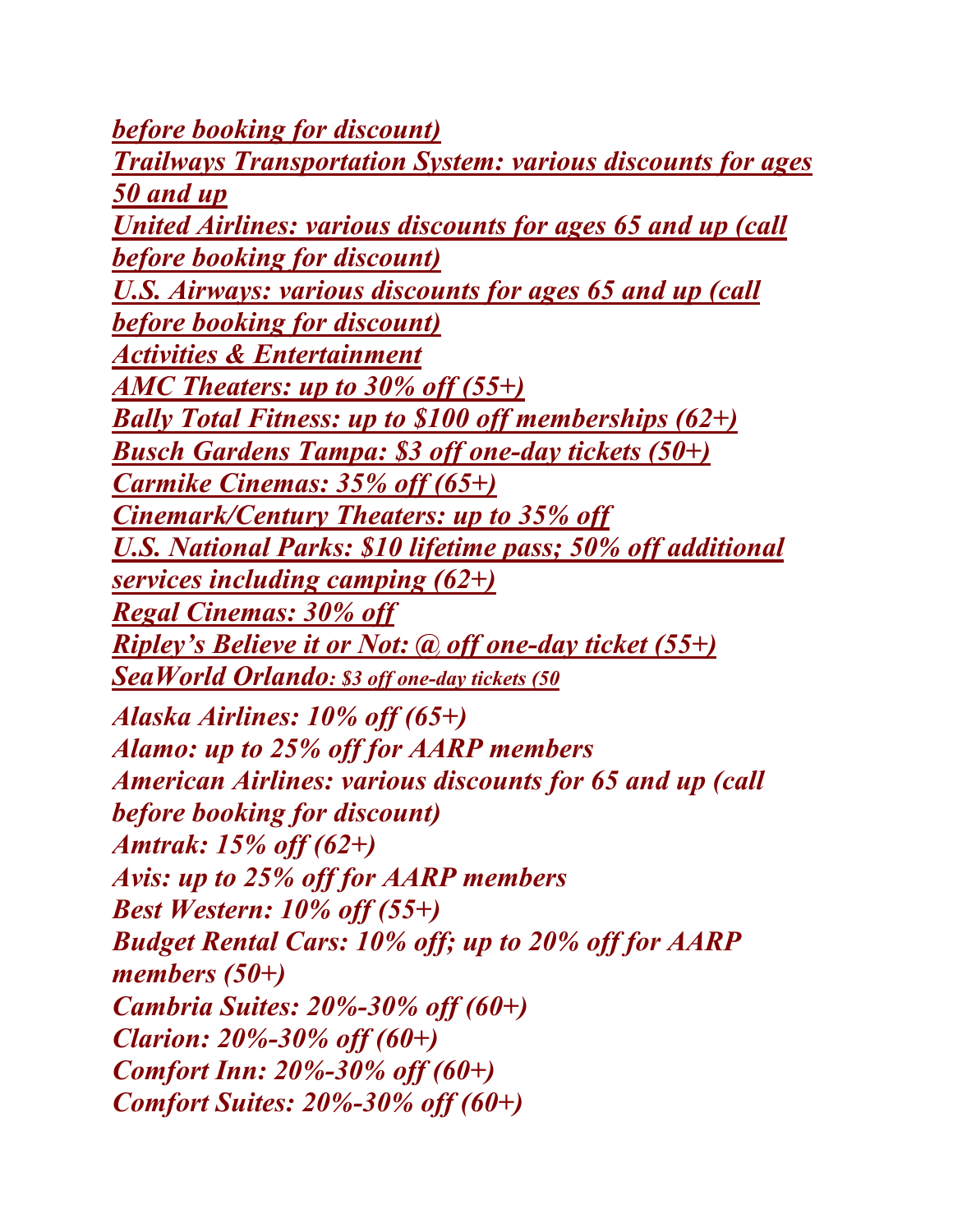*Continental Airlines: no initiation fee for Continental Presidents Club & special fares for select destinations Dollar Rent-A-Car: 10% off (50+) Econo Lodge: 20%-30% off (60+) Enterprise Rent-A-Car: 5% off for AARP members Greyhound: 5% off (62+) Hampton Inns & Suites: 10% off when booked 72 hours in advance Hertz: up t0 25% off for AARP members Holiday Inn: 10%-30% off depending on location (62+) Hyatt Hotels: 25%-50% off (62+) InterContinental Hotels Group: various discounts at all hotels (65+) Mainstay Suites: 10% off with Mature Traveler's Discount (50+); 20%-30% off (60+) Marriott Hotels: 15% off (62+) Motel 6: 10% off (60+) Myrtle Beach Resort: 10% off (55+) National Rent-A-Car: up to 30% off for AARP members Quality Inn: 20%-30% off (60+) Rodeway Inn: 20%-30% off (60+) Sleep Inn: 20%-30% off (60+) Southwest Airlines: various discounts for ages 65 and up (call before booking for discount) Trailways Transportation System: various discounts for ages 50 and up United Airlines: various discounts for ages 65 and up (call before booking for discount) U.S. Airways: various discounts for ages 65 and up (call before booking for discount) Activities & Entertainment*